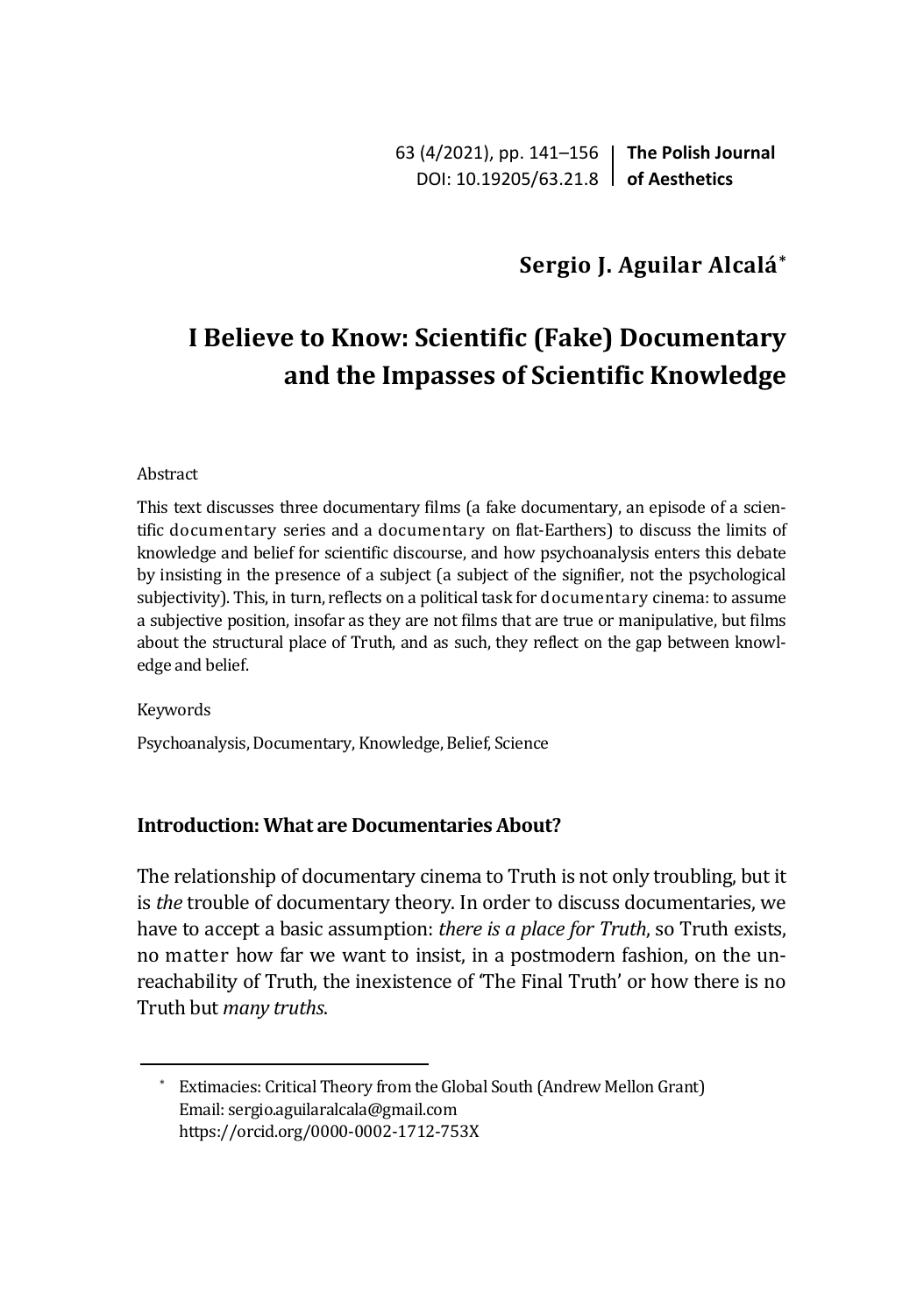Documentaries are *about* such place—or position, if you will. If we cannot accept this, we won't be able to say anything about documentaries, we won't be able to understand what a documentary is. Scientific documentaries, Nazi documentaries, indigenous documentaries, conspiracy theory documentaries or animated documentaries: they all talk *about* the Truth, they propose things to occupy a place or position which we call *the place/ position of Truth*.

\_\_\_\_\_\_\_\_\_\_\_\_\_\_\_\_\_\_\_\_\_\_\_\_\_\_\_\_\_\_\_\_\_\_\_\_\_\_\_\_\_\_\_\_\_\_\_\_\_\_\_\_\_\_\_\_\_\_\_\_\_\_\_\_\_\_\_\_\_\_\_\_\_\_\_\_\_\_\_\_\_\_\_\_\_\_\_\_\_\_\_\_\_\_\_\_\_\_

Now, of course, saying that documentaries are *about* the Truth is not the same than saying that documentaries *are* true: "Although [a nonfiction] makes assertions or truth claims, they may not necessarily be true" (Plantinga 2010, 86).

I endorse a definition of documentary not based on what it shows, or what the content it shows is, but by their relation with what is outside them, the *discursive relationship* it creates with the viewer. Fiction films state information (in a science fiction, a character might explain how a time machine works), and this information is vital to understand the actions that evolve throughout the movie (after hearing the rules for time travel, we know what the protagonist can or cannot do). However, we do not consider this information as information *about* the world outside the film (we don't go to our car and hope to travel back in time).

A documentary is a film where the *specific* information presented tries to achieve effects in the world outside of it. It is a discursive relation very different from fiction, since documentaries struggle to occupy the place of Truth. This is why Bill Nichols (2017, 26) considered documentaries as part of the *discourses of sobriety*, those that directly intervene in the way we operate in the world: we watch them and read the world accordingly to what they purport to present.

Although we can find similarities between Nichol's "historical world" and what we, colloquially speaking, understand as "reality", those two concepts are very different in regards to the tricky psychoanalytic "Real" developed by Jacques Lacan, the most important psychoanalyst after Sigmund Freud. To grasp the implications of the Lacanian Real, we must consider the gap between the enunciated content (what we say when we say that *this is the Truth*) and the enunciation act (the *act of saying* what is the Truth).

In this paper, I want to expand Plantinga's insight with this psychoanalytic tool, in order to approach an impasse that we can find in our world so obsessed with scientific knowledge. First, I will compare a scientific documentary (TV series *Cosmos*, created by Carl Sagan, Ann Druyan & Steven Soter, 1980) and a fake documentary (short film *In Search of the Edge*, dir.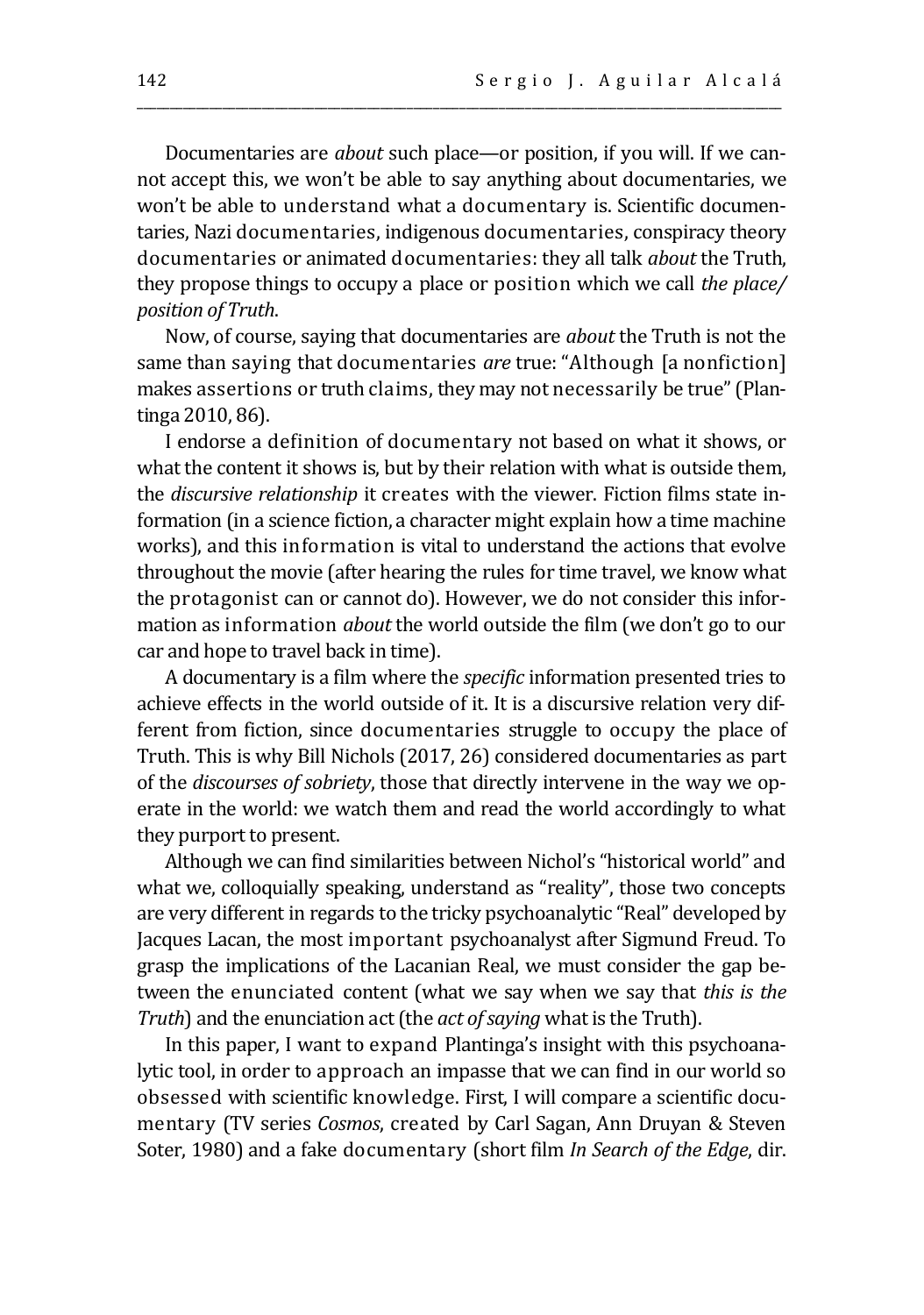Scott Barrie, 1990). Right after, I will compare some of those insights with a documentary on conspiracy theories (*Behind the Curve*, dir. Daniel J. Clark, 2018), where we can see what is the difference between a knowledge and a belief, and especially, *a knowledge based on an avowed belief*. Psychoanalytic theory will help us to think documentary cinema as being something beyond 'a film that tells the Truth'. If I were to put these questions in a theoretical paradigm within film studies, I think it is within what we can call Post-Post-Theory: after the attack psychoanalysis got from Post-Theory scholars, <sup>1</sup> some thinkers still bet for the psychoanalytic project, not in a cautious more humble position, but from a much more engaged psychoanalytic position. 2

\_\_\_\_\_\_\_\_\_\_\_\_\_\_\_\_\_\_\_\_\_\_\_\_\_\_\_\_\_\_\_\_\_\_\_\_\_\_\_\_\_\_\_\_\_\_\_\_\_\_\_\_\_\_\_\_\_\_\_\_\_\_\_\_\_\_\_\_\_\_\_\_\_\_\_\_\_\_\_\_\_\_\_\_\_\_\_\_\_\_\_\_\_\_\_\_\_\_

It is my contention that documentary films tell us something about the structural place of Truth, and as such, they reflect on the gap between knowledge and truth (the cord of the psychoanalytical approach to science), and between knowledge and belief (the cord of discrepancy between science and conspiracy theories). Between these gaps, there is the decision of assuming a subjective position, a political task that documentaries have done all the time.

#### **Between two edges**

*In Search of the Edge* (*ISE*) starts with the story of Andrea Barnes, an adventurer who set on to explore the South Pole, and disappeared in this endeavor (during the end credits, it is revealed that she didn't exist). Several experts are interviewed in this film, all of them offering proofs that Earth is flat. Their generic identifiers read as: "Dr. Leo Ferrari. University Professor", "George Vanderkuur. Scientist" and "George Tinkess. Retired teacher."

The film argues that the geocentric model (Sun orbits Earth) is better fit to explain astrophysics than the heliocentric model (Earth orbits Sun). To support this claim, our visual perception and "common sense" are enough evidence. Dr. Ferrari endorses Ptolemy's model, the geocentric one, because it "went unchallenged for 1200 years", as it is based in our visual perception: when we look at the horizon, the Earth seems flat (at this point, the film shows the point of view of a pilot from a plane). For *ISE*, our perception of

<sup>1</sup> *The* place to engage with this discussion is the collective work edited by Bordwell & Carroll 1996.

<sup>2</sup> Some of those scholars are Slavoj Žižek, Joan Copjec, Todd McGowan, Sheila Kunkle and Matthew Flisfedder. See McGowan 2003 for a detailed explanation of such renewed psychoanalytic position.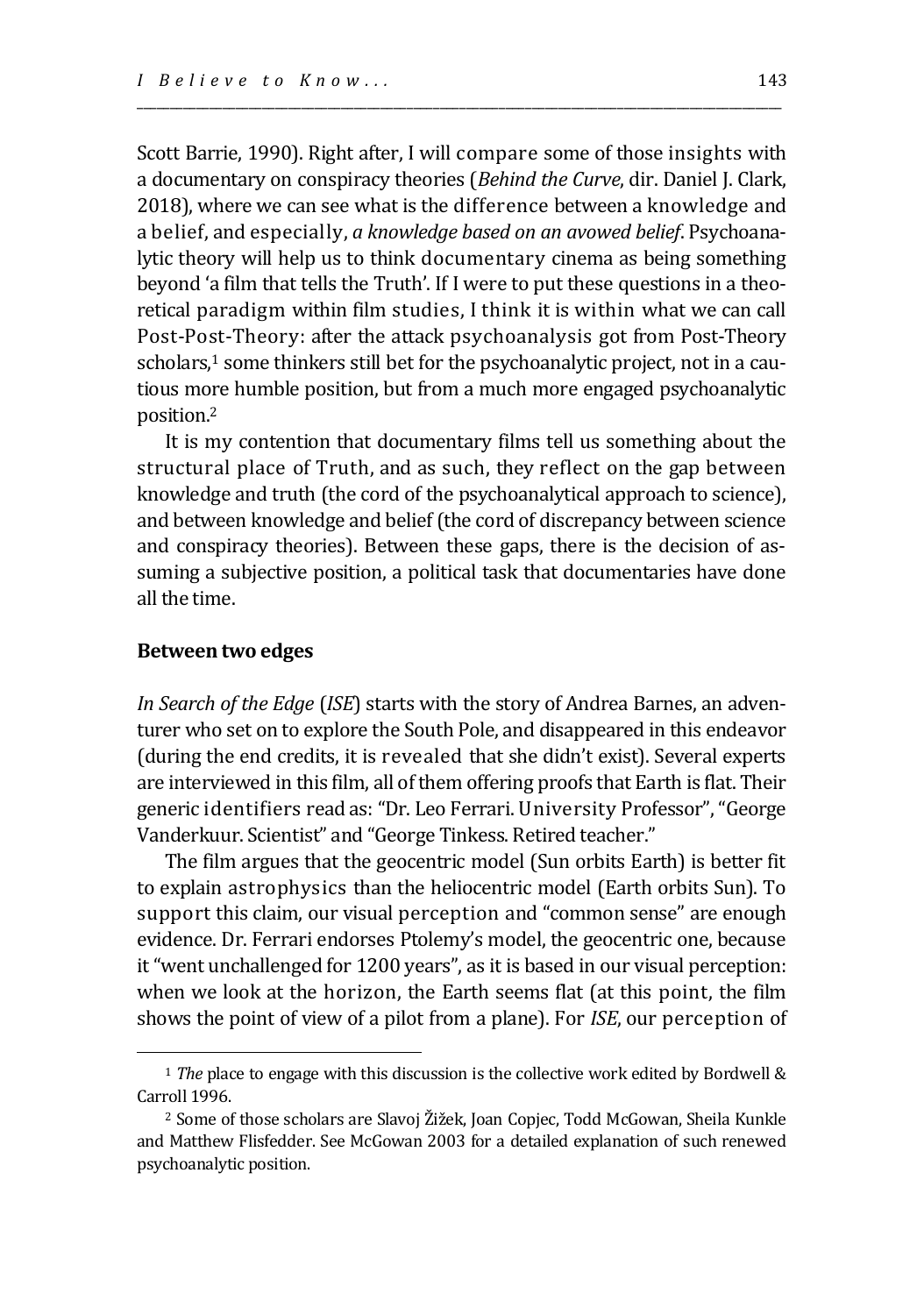the world is more important than any representation or model we may construct (as the globe we have in our classrooms): those models distract us from what our perception shows to be true.

\_\_\_\_\_\_\_\_\_\_\_\_\_\_\_\_\_\_\_\_\_\_\_\_\_\_\_\_\_\_\_\_\_\_\_\_\_\_\_\_\_\_\_\_\_\_\_\_\_\_\_\_\_\_\_\_\_\_\_\_\_\_\_\_\_\_\_\_\_\_\_\_\_\_\_\_\_\_\_\_\_\_\_\_\_\_\_\_\_\_\_\_\_\_\_\_\_\_



Fig. 1. Animation in *In Search of the Edge* (1990) Source: *In Search of the Edge* (dir. Scott Barrie, 1990)

*ISE* seems to be mocking the flat Earth theory and the way scientific discoveries are presented in documentaries. While we laugh at the identifiers over talking heads in *ISE*, we take them as true in a "serious" documentary. We also deposit some blind trust in animations of things the documentary camera cannot show us that easily, be it the curvature of the Earth or bacteria in a drop of water.

On a different side of the spectrum, we have another edge. In the *The Edge of Forever*, the 10<sup>th</sup> episode of TV series *Cosmos*, Carl Sagan comments on the age of the Universe, and how this affects the nature of time and space. In one scene, Sagan introduces the problem between the spatial dimension and its representation. When we draw a square on a sheet of paper, we have a two-dimensional figure in a two-dimensional support, but when we draw a cube on a sheet of paper, this three-dimensional figure has a "penalty" for being drawn in two dimensions: not all vertexes in the drawing of a cube are square, as they are in a cube in the third dimension.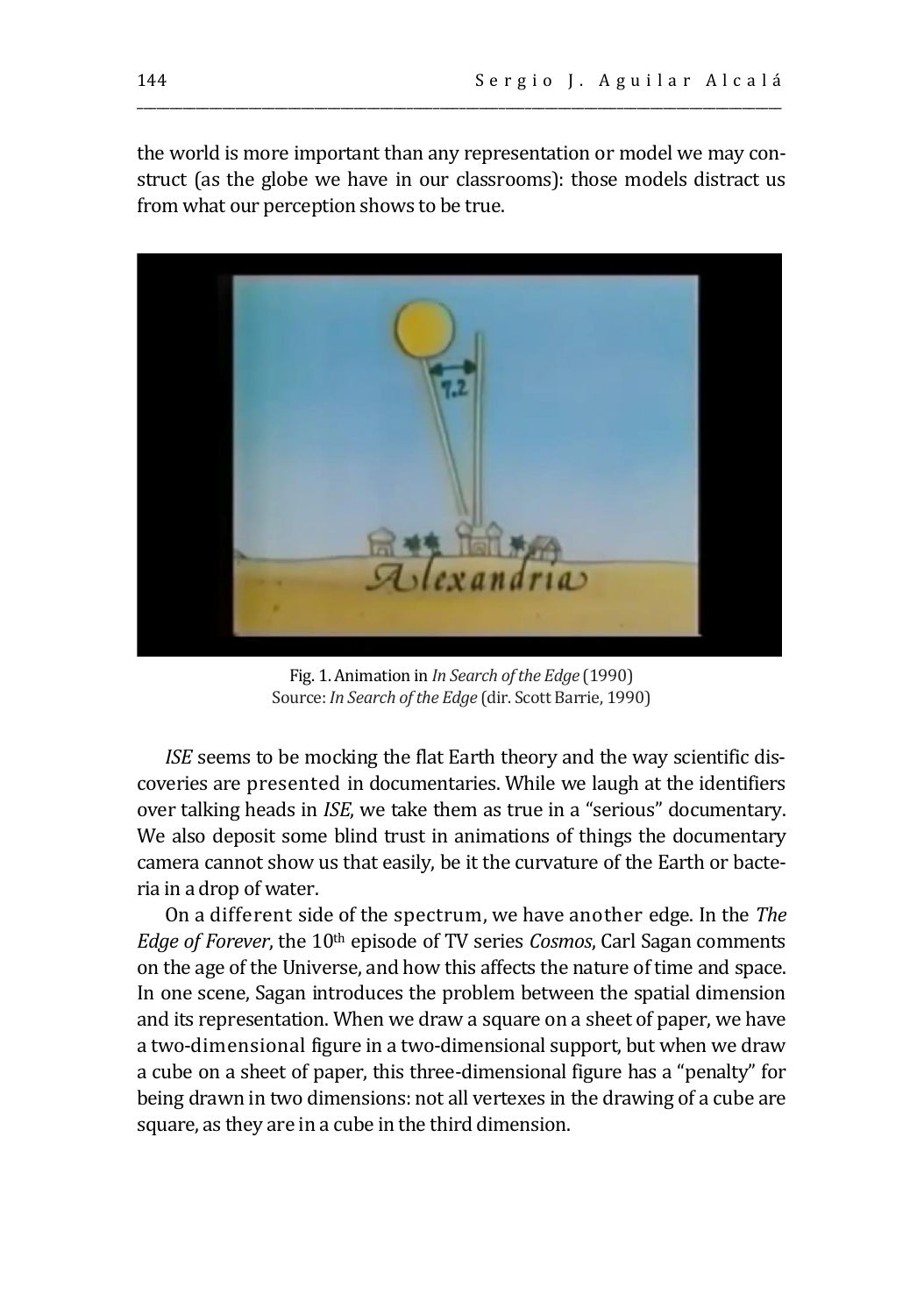If we upgrade once more, we can think of a cube in the fourth dimension, called a tesseract. "We can only think about it, not imagine it", Sagan tells us, because we can only imagine it in our three-dimensional world, and as the cube drawn in a sheet of paper, we have to pay a penalty for constructing a four-dimensional figure in a three-dimensional support: not all vertexes in our three-dimensional tesseract are square.

\_\_\_\_\_\_\_\_\_\_\_\_\_\_\_\_\_\_\_\_\_\_\_\_\_\_\_\_\_\_\_\_\_\_\_\_\_\_\_\_\_\_\_\_\_\_\_\_\_\_\_\_\_\_\_\_\_\_\_\_\_\_\_\_\_\_\_\_\_\_\_\_\_\_\_\_\_\_\_\_\_\_\_\_\_\_\_\_\_\_\_\_\_\_\_\_\_\_

Nonetheless, this inability to imagine a tesseract is not the limit of our knowledge, but the point of departure for the act of thinking. To quote Sagan: "while we cannot imagine the world of four dimensions, we can certainly think about it."<sup>3</sup> Then, he continues to wonder how a creature with no power to "see" the whole world can "think" about it beyond its perception. If a two-dimensional creature walks in a straight line continuously, and ends up in the same place it departed, it is because the plane where it walked is not infinite, but spherical. Even though *it cannot see* the sphere (cannot see the third dimension, nor even imagine it with its limited senses), *it can think about it*.

While explaining this, Sagan walks in a spherical model of our planet, an animation not far from those in *ISE*: representations are not a problem or an obstacle to what our senses give us. In the *Cosmos* episode, representations are the point of departure to understand our world. In *ISE*, representations are a problem that has indoctrinated us during centuries, which we mistakenly take as true. In *Cosmos*, representations are what enable us to escape from the trap of our senses. Even though both documentaries use animations, interviews and speculations about what we cannot see (the sphericity or flatness of our planet), we can see two positions: the representation of an object fools us, our perceptions don't (we can call it a pre-Modern approach, exemplified in *ISE*) vs. the representation of an object enables us to grasp a dimension of the object that is beyond our perceptions (we can call it a positivist approach, exemplified in *Cosmos*).

<sup>3</sup> This difference between *imagining it* and *thinking about it* is an analogy for the difference between *showing* and *proving* for mathematicians. Showing is granted on our perceptions (we show things for the perceptions of others), while proving is based on propositions inferred by deduction. For Torres and Falcón (1995), this is the basis for mathematical proofs: we cannot *show* something that does not exist, but with a mathematical proof, we can *prove* that it does not exist: "It is only through proof that we know that which cannot be shown" (260).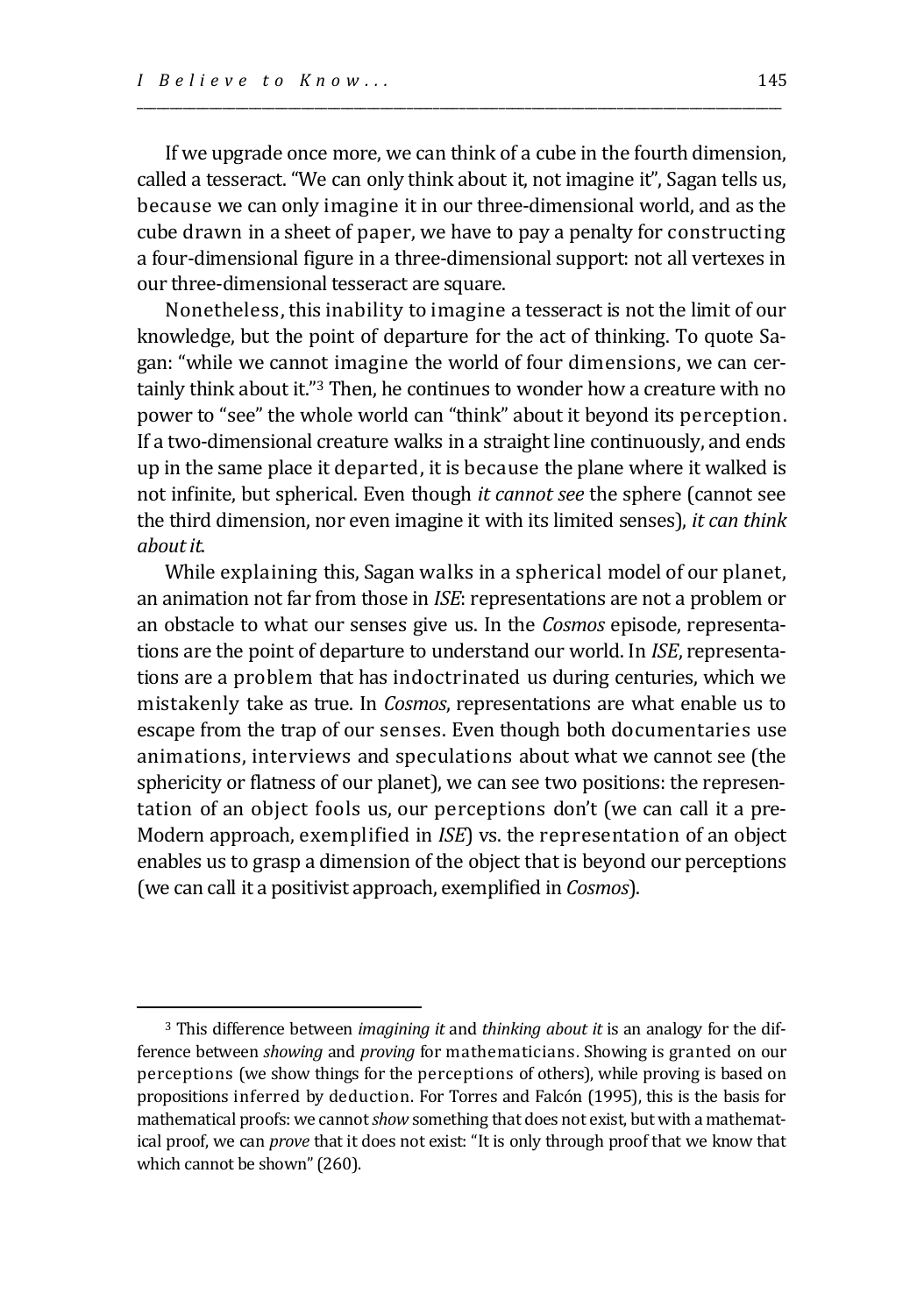

\_\_\_\_\_\_\_\_\_\_\_\_\_\_\_\_\_\_\_\_\_\_\_\_\_\_\_\_\_\_\_\_\_\_\_\_\_\_\_\_\_\_\_\_\_\_\_\_\_\_\_\_\_\_\_\_\_\_\_\_\_\_\_\_\_\_\_\_\_\_\_\_\_\_\_\_\_\_\_\_\_\_\_\_\_\_\_\_\_\_\_\_\_\_\_\_\_\_

Fig. 2. Animation in "The Edge of Forever", *Cosmos*(1980) Source: *Cosmos*(created by Carl Sagan, Ann Druyan & Steven Soter, 1980)

The second approach, which characterizes modern science, looks for "better" representations that capture "most" of the object, even when it admits that a perfect representation doesn't exist<sup>4</sup>. The problem with this way to proceed is that it doesn't question the gap opened *because* of the representation, a gap opened because a belief; i.e, modern science functions insofar as we forget that we believe in it.

#### **Science, Knowledge and Belief**

This belief that science tries to get away with was a main concern for Jacques Lacan. In one of his famous écrits, *Science and Truth*, published in 1965, Lacan (2006a) determines that, for psychoanalysis, there is a fundamental split in the subject of the Cartesian cogito: the one between knowledge (*savoir*) and truth (*verité*). <sup>5</sup> This split is the reason psychoanalysis is a product of

<sup>4</sup> This is certainly similar to the Kantian difference between noumena and phenomena; a pair that has important differences to the Lacanian structure and semblance. To such discussion, see Žižek (2012, 281-283).

<sup>5</sup> It is important to consider a difference in French which is not easily grasped in English. It would take a long footnote to explain the implications, for Lacanian psychoanalysis, of the differences between *savoir* and *connaissance*, both words usually translated into English as *knowledge*. For the purposes of this text, let's think of *connaissance* as the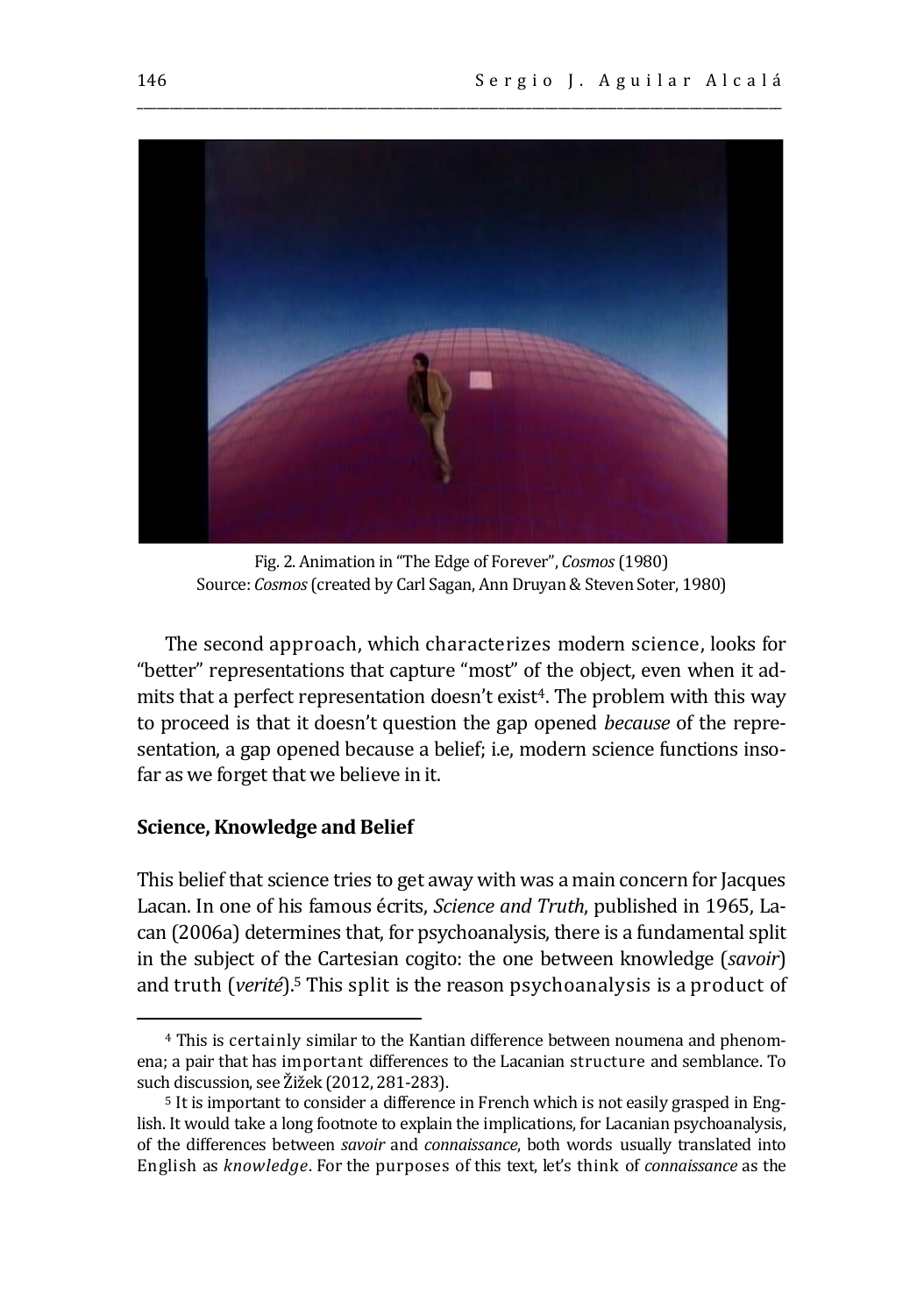Modernity: it is the consequence of the place the subject comes to occupy in science after Descartes.

\_\_\_\_\_\_\_\_\_\_\_\_\_\_\_\_\_\_\_\_\_\_\_\_\_\_\_\_\_\_\_\_\_\_\_\_\_\_\_\_\_\_\_\_\_\_\_\_\_\_\_\_\_\_\_\_\_\_\_\_\_\_\_\_\_\_\_\_\_\_\_\_\_\_\_\_\_\_\_\_\_\_\_\_\_\_\_\_\_\_\_\_\_\_\_\_\_\_

This splitting opens the gap between the subject of the statement and the subject of the enunciation: science knows many things from statements, has a lot of *savoir* (knowledge in the statements), on the basis it excludes the *vérité* (truth of the enunciation). Thus, there is the object (what exists out there, in reality), the knowledge of the object (*savoir* in the statements, this is what science procures), and the subject as the surplus of this knowledge itself (*vérité* of the enunciation, this is what science tries to get rid of, what psychoanalysis works with). For Lacan, science can respond to what an object is, since the point of science is *to know more* about the object; but during this process, the subject is sutured, precluded, suppressed: <sup>6</sup> "[…] the logical form given [scientific] knowledge includes a mode of communication which sutures the subject it implies" (Lacan 2006a, 744).

In *Seminar XVI* (Lacan 2006b, 280), Lacan kept pointing to how this structural suppression of the subject enables science to exist. The leap from our pre-Modern world to the Modern, scientific world leaves an assumption untouched: we conceive the knowledge (*savoir*) of science as if *already* ordered in some place. This place is the consequence of the Cartesian cogito: the moment we decide to not doubt the fact that we are doubting, we establish a place that psychoanalysis names as *sujet supposé savoir*, the subject supposed to know.

The *sujet supposé savoir* is represented in the famous saying by Einstein "God does not play dice with the universe": we might not know (yet) all the laws God used to create the universe, but science wouldn't exist if we wouldn't believe that *there are such laws*. For this reason, science is not atheist enough: it still believes that God does not deceive us, that the rules are already established in some place, be that place "God" or "the yet-unknown by science" (Lacan 2006b, 281). When scientists say that Nature does not fool us, that we can gain more certainty through science, they are still insisting in a positivist *belief* in a non-deceiving God, a not lacking Other. It doesn't matter how much we know, but that most primarily, that we believe that we can know, that we believe we can access knowledge.

knowledge of something specific (I have knowledge of who Lacan was: a French psychoanalyst of the 20th century) and *savoir* as a corpus of knowledge (the knowledge of science, the knowledge of physics).

<sup>6</sup> Lacan characterized science as "une idéologie de la suppression du sujet" (Lacan 2001, 437).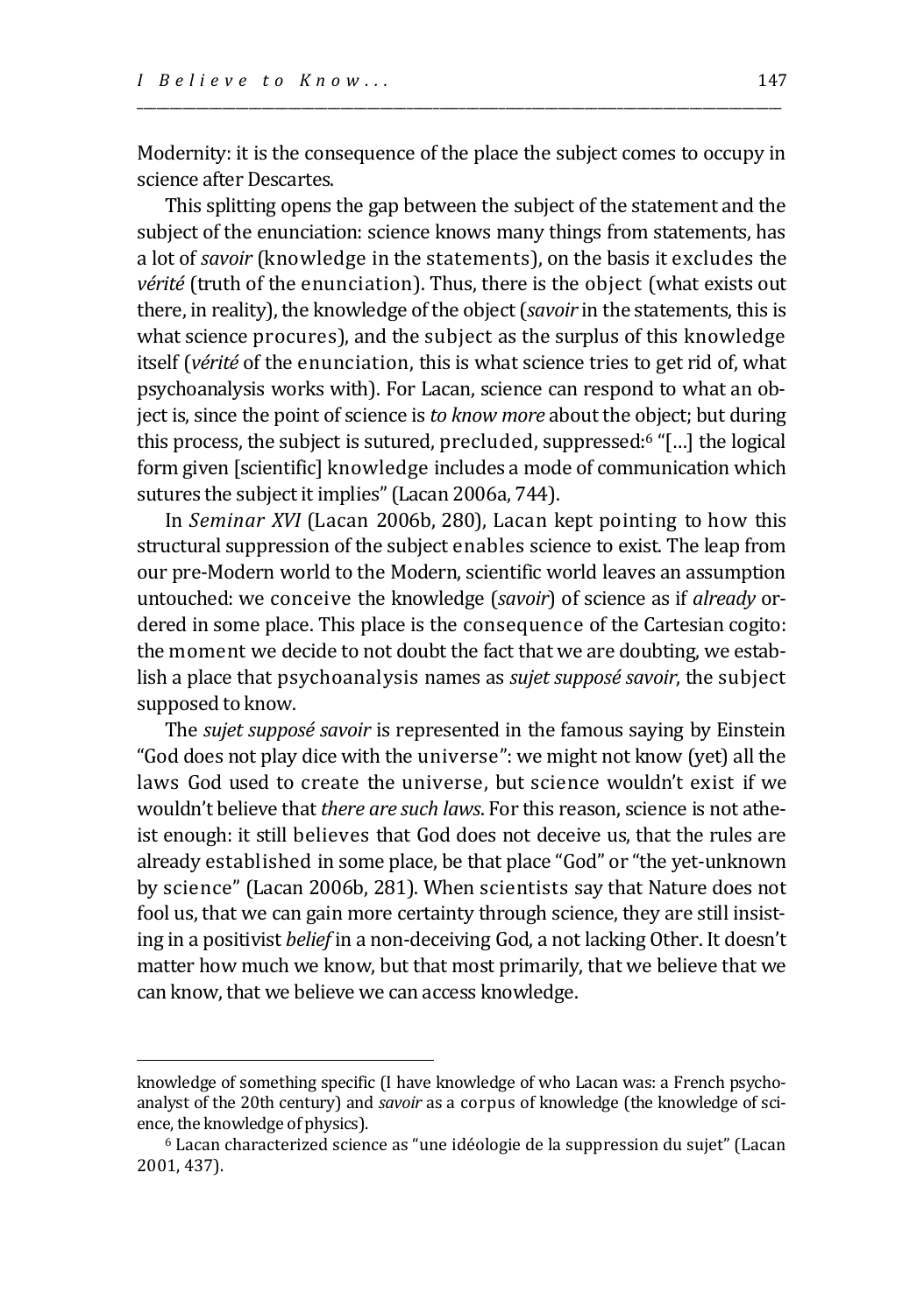Here, we are faced with the gap between a knowledge and a belief. A belief is the fundamental basis for any knowledge to exist. Before I can know something, I must believe in the means and ways that I gather such knowledge. To state a knowledge is, implicitly, to state a belief in such statement: as Lacan explained it in *Seminar IX* (1961, 75), to enunciate a thing ("it is going to rain") is not different from enunciating an act of belief in such a thing (when I say "it is going to rain" I am basically saying "*I believe* it is going to rain").

\_\_\_\_\_\_\_\_\_\_\_\_\_\_\_\_\_\_\_\_\_\_\_\_\_\_\_\_\_\_\_\_\_\_\_\_\_\_\_\_\_\_\_\_\_\_\_\_\_\_\_\_\_\_\_\_\_\_\_\_\_\_\_\_\_\_\_\_\_\_\_\_\_\_\_\_\_\_\_\_\_\_\_\_\_\_\_\_\_\_\_\_\_\_\_\_\_\_

As such, belief comes before knowledge, and the consequence is that we don't believe things directly, but believe through an Other who believes, a *subject supposed to believe*:

we do not have to believe IN IT in order to believe IT, to feel bound by some symbolic commitment. For that very reason, in the case of the imaginary "belief in," belief is always displaced (it is never me who, in the first person singular, is ready to assume belief, there is always the need for the fiction of a "subject supposed to belief"), while in the case of the symbolic faith, the commitment in the first-person singular is performatively assumed (Žižek 2001, 109-110).

Following this Žižekian approach, we can characterize science as *a knowledge based on a disavowed belief*. Scientists certainly *know* a lot of things, but they don't assume them *as beliefs*. The radical question then is: do we *know* what science tells us, or do we *believe* in science?<sup>7</sup>

This splitting between knowledge and belief is how Georg Cantor expressed his astonishment to Richard Dedekind (quoted in Noether & Cavaillès 1937, 34) when they were discussing their work on set theory: *je le vois, mais je ne le crois pas* (*I see it, but I don't believe it*, French in the original8). This is a scientific attitude *par excellence*. Think of the scientists at the European Organization for Nuclear Research (CERN) in the documentary *Particle Fever* (dir. Mark Levinson, 2014): they are, perhaps, the best scientists in the world, they know so much stuff that they could build and operate the biggest

<sup>7</sup> Remember the famous poster agent Fox Mulder had in his office, in *The X-Files* (created by Chris Carter, 1993): "I want to believe", under the photo of a UFO. Scientific discourse presents something similar: the subject of the belief is suppressed, in order to know, so a proper re-writing of the poster would be "I believe to know". First I have to believe in order to know.

<sup>8</sup> The fact that in a letter written in German, *that* particular phrase was written in another language, is very indicative of the subjective displacement that the astonishment of the discovery provoked in Cantor. I owe Carlos Gómez Camarena (Universidad Iberoamericana) this important remark.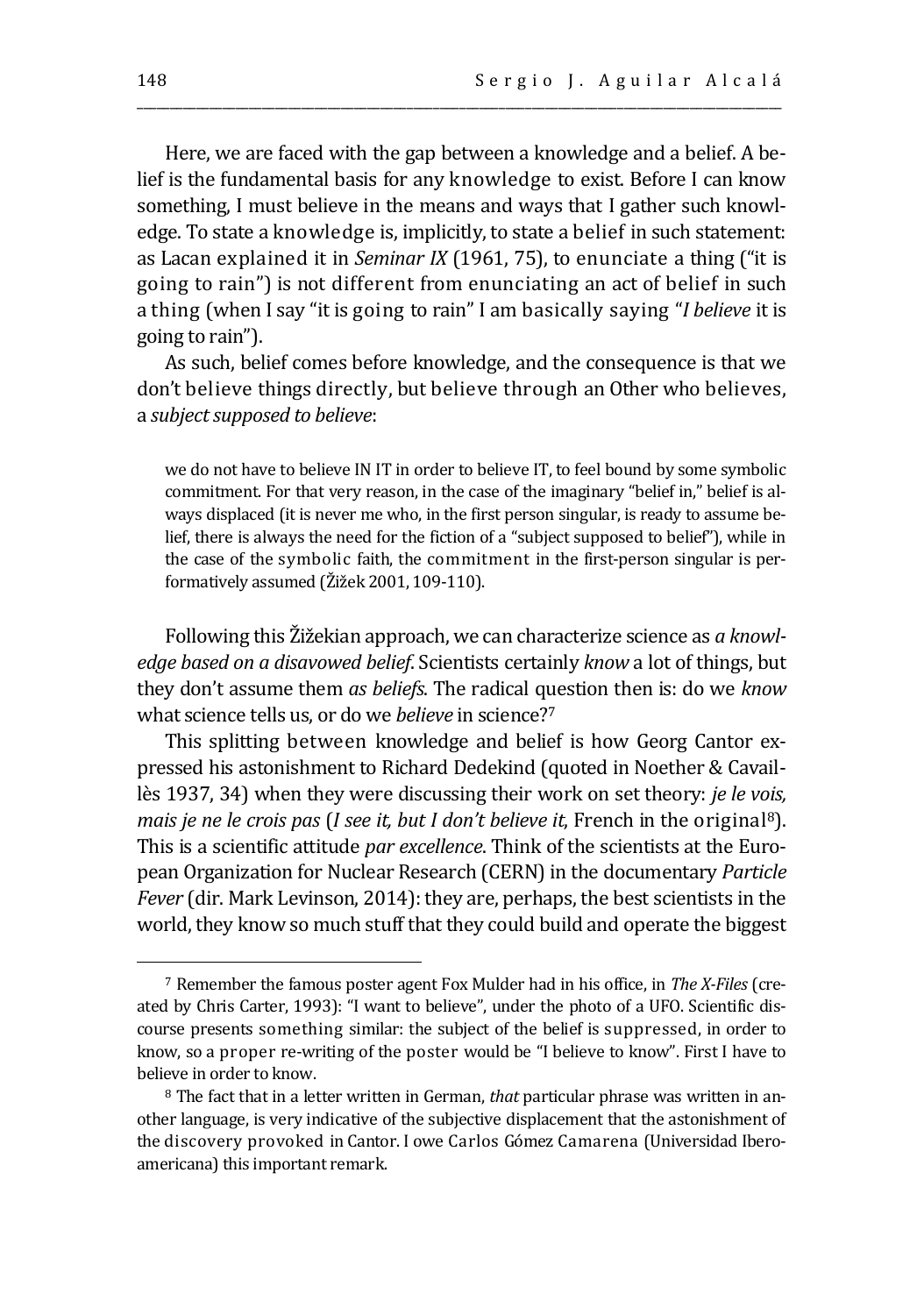machine ever created by mankind, the Large Hadron Collider (LHC), a machine accused of being able to provoke the Apocalypse, a belief the scientists mock in the documentary. Nonetheless, they bite their nails, cover their faces, hang each other's hands and "ask" the bars in their screens to rise when they turn on the machine, as if these gestures could have any effect in the functioning of the LHC. They know very well what they are doing, but they don't seem to believe it. Science is authentic knowledge, but disavowed belief.

\_\_\_\_\_\_\_\_\_\_\_\_\_\_\_\_\_\_\_\_\_\_\_\_\_\_\_\_\_\_\_\_\_\_\_\_\_\_\_\_\_\_\_\_\_\_\_\_\_\_\_\_\_\_\_\_\_\_\_\_\_\_\_\_\_\_\_\_\_\_\_\_\_\_\_\_\_\_\_\_\_\_\_\_\_\_\_\_\_\_\_\_\_\_\_\_\_\_

What would be an assumed belief? In a true belief, I assume my knowledge as grounded in nothing else than in my singular position, in nothing else than *the fact that I believe*. This is what science cannot do, because it necessitates the structural role of a universe that doesn't play dice with us, that there is no evil genius confusing us. Science can only function supported in the (disavowed) belief that the universe has laws we can discover if we have the right tools. Curiously, there is an evil brother of science which does believe in an evil genius: conspiracy theories.

#### **Behind Conspiracy Theories**

The popularity of conspiracy theories can be accounted for in terms of our excitement at discovering the Other of the Other: behind the most banal things or the most traumatic events in history, behind governments of all the political spectrum, there are 'men behind the curtain' who move the strings for their own benefit. When we *believe in* a conspiracy theory, we position ourselves as exempted from the dupe staged by this Other of the Other: not only can we see 'who is really moving the strings', but we are also in a position of exception from its power.

The documentary *Behind the Curve* (dir. Daniel J. Clark, 2018) revolves around several people who call themselves flat-Earthers: people who actively believe the Earth is flat. In the first scene, Mark Sargent, one of the main characters, points from a beach to the skyscrapers of Seattle, several miles far away. If the Earth was a sphere, he claims, the curvature would make it impossible to see those buildings: therefore, it must be flat. He tells us that a scientist will throw math and physics at him, and that after hearing that, he would dismiss it by pointing to Seattle again: "That's it, a picture says a thousand words", he sentences.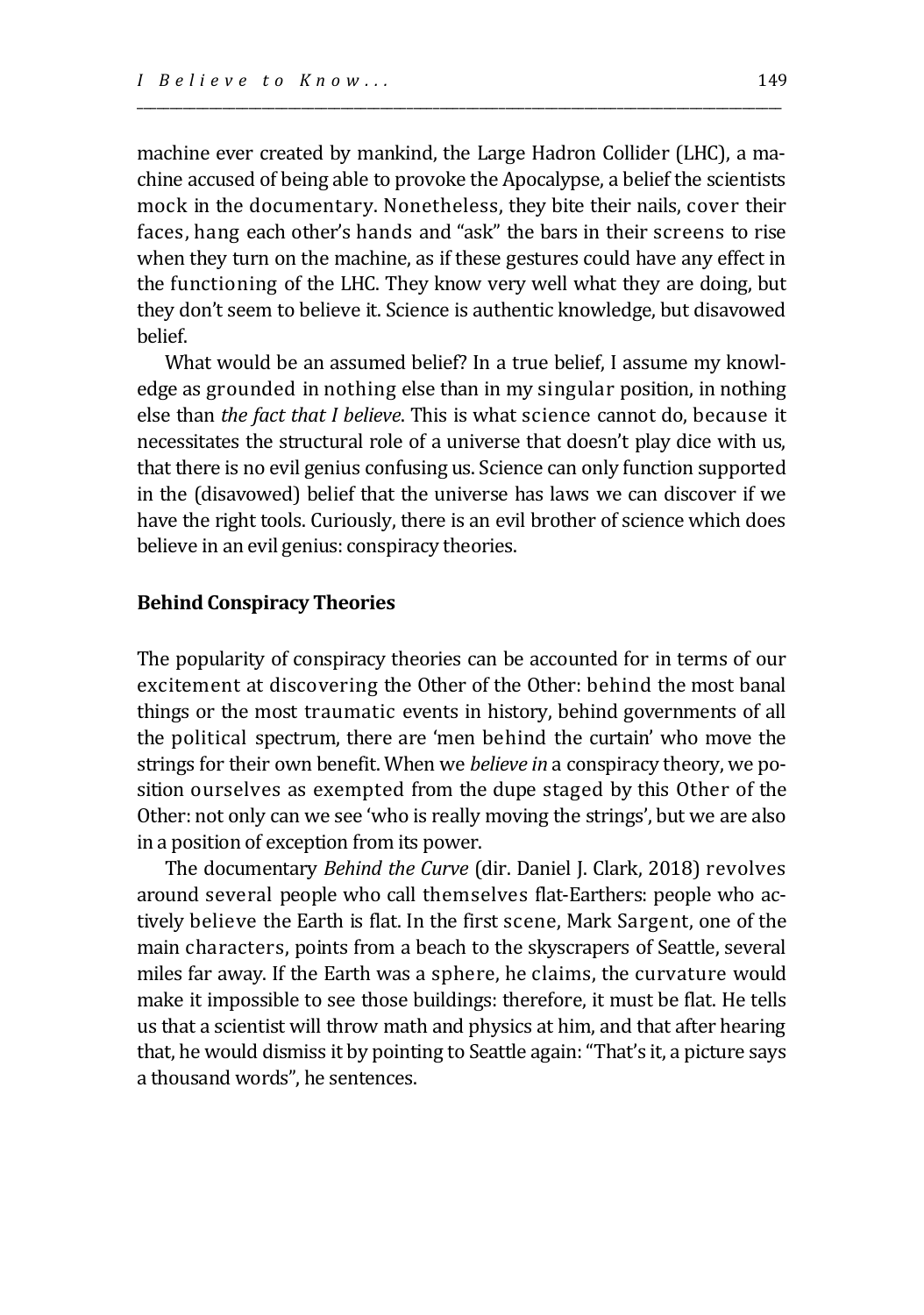

\_\_\_\_\_\_\_\_\_\_\_\_\_\_\_\_\_\_\_\_\_\_\_\_\_\_\_\_\_\_\_\_\_\_\_\_\_\_\_\_\_\_\_\_\_\_\_\_\_\_\_\_\_\_\_\_\_\_\_\_\_\_\_\_\_\_\_\_\_\_\_\_\_\_\_\_\_\_\_\_\_\_\_\_\_\_\_\_\_\_\_\_\_\_\_\_\_\_

Fig. 3. Mark Sargent showing his Earth model in *Behind the Curve* (2018) Source: *Behind the Curve* (dir. Daniel J. Clark, 2018)

Sargent and other characters seem to be travelers from Medieval times, not because of their belief in a flat Earth, but because they believe their senses won't betray them, they believe that representations fool us in a way that our perceptions (Seattle's skyscrapers that we can see) wouldn't do. Neither him nor the rest of the flat-Earthers interviewed can point to a reason for why "the powers that should not be" (as Patricia Steere, another flat-Earther in the film, calls them) want to keep us believing in "the globe", vaccines, GMO food, "the transsexual push in media" and even dinosaurs.

These other beliefs orbiting around the flat Earth conspiracy (anti-vaccine, anti-LGBT, anti-dinosaurs, anti-animal meat, anti-NASA, anti-evolution) are not organized and homogeneous (not all flat-Earthers are anti-LGBT, some of them believe the Jews are behind the globe model, others believe the Masons, the Rockefeller family, Satanists or the Vatican). What they share is that it doesn't matter *who* is behind: the structural bond that knots them is that *there must be someone* who controls.

Carlos Pereda (2001) has summarized several features of conspiracy theories: from the inability to express why the "powers that should not be" would prefer to create a story so complicated, to the necessity for a clear "friend or foe" matrix. The main point is that conspiracy theories believe in a simple, well-articulated world of necessary and obvious causes and effects.

If we have a simple cause-effect world, we can see why conspiracy theories are easily used in favor of a political agenda that doesn't tackle problems but offers an almighty solution. Žižek uses Nazism to explain such popular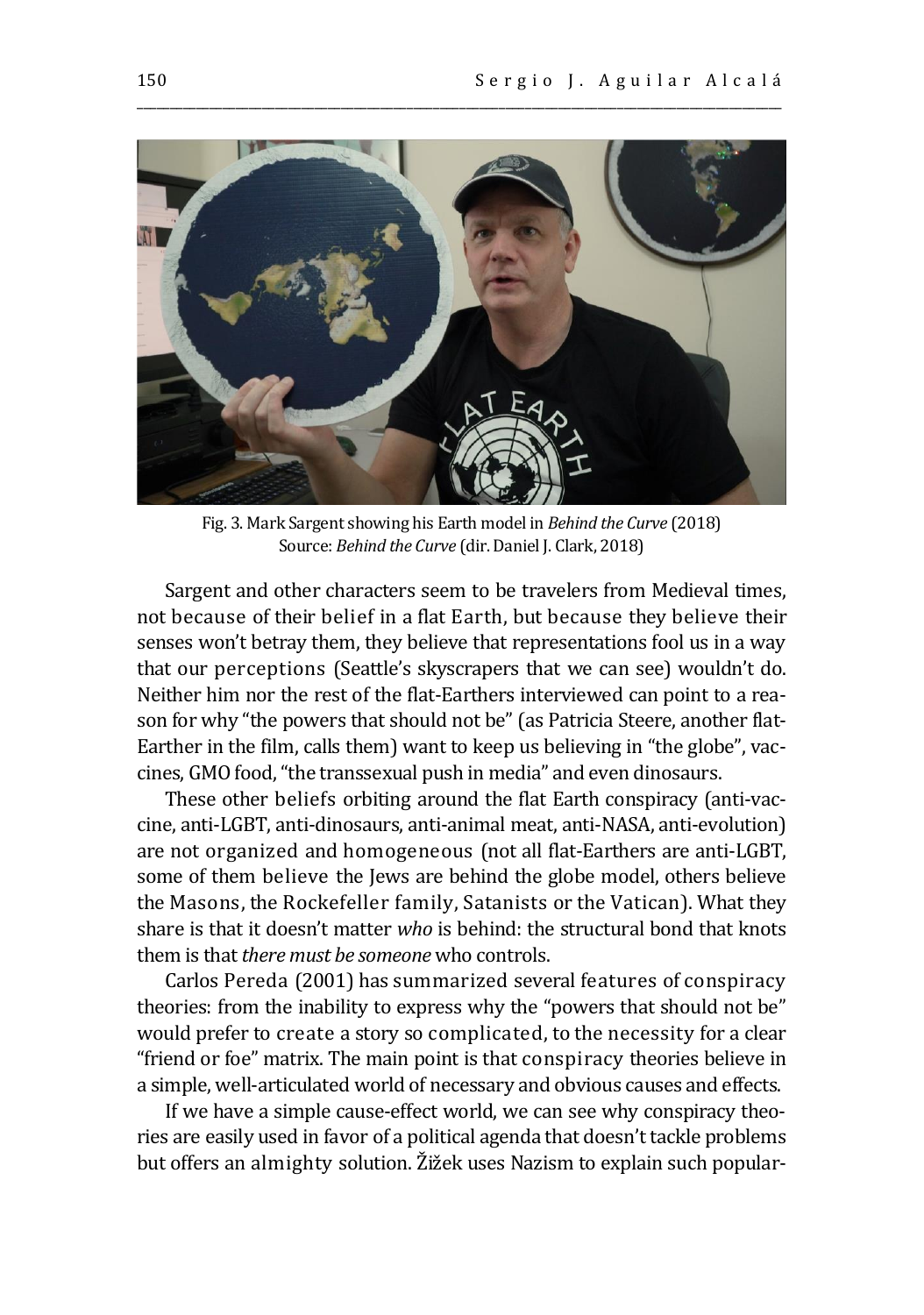ity: Nazism was so popular, not because of its political program but because it is, essentially, a reaction, a violent *passage a l'acte* to defend the traditional "values" of Nation, Family, Society and Order from the threat Communism represented. Structurally speaking, the Nazi project is a violent reaction to keep things as they are (Žižek 2008, 209).

\_\_\_\_\_\_\_\_\_\_\_\_\_\_\_\_\_\_\_\_\_\_\_\_\_\_\_\_\_\_\_\_\_\_\_\_\_\_\_\_\_\_\_\_\_\_\_\_\_\_\_\_\_\_\_\_\_\_\_\_\_\_\_\_\_\_\_\_\_\_\_\_\_\_\_\_\_\_\_\_\_\_\_\_\_\_\_\_\_\_\_\_\_\_\_\_\_\_

Nazism is inherently violent not only because of the extremity of its actions, but because it is a never-ending project whose violence will always be needed, for *there always has to be a group we can all blame*, "the powers that should not be", a not-lacking Other of the Other: it could be the Jews, the gypsies, the homosexuals or the Communists. It doesn't matter who, all it matters is that there must be someone whom we can all participate in its destruction.

This is exactly what leaders like Donald Trump (and similar other violent rightist movements offer, in many parts of the world): he doesn't have a public political program, his obsessions with Mexicans stealing jobs and committing crimes in the US, the Chinese government spreading Covid-19 from a lab, the Democratic Party illegally conspiring against him, have all the same matrix: *there is someone* moving the strings against 'good old Americans', like himself, allegedly. That is why some scientists interviewed in *Behind the Curve* are worried of conspiracy theories being mocked as a curiosity: they can certainly achieve power to deny climate change, to stop the little steps taken in human rights, and put us on the verge of Third World War.

So, what can science do against conspiracy theorists as flat Earthers? As those scientists in the documentary recognize, the problem is not doubting itself, for conspiracy theory is the evil brother of science: both are more akin than the latter would like to admit. In the film, Dr. Lamar Glover claims:

These folks [flat Earthers] are potential scientists gone completely wrong. Their natural inquisitiveness and rejection of norms could be beneficial to science if they were just scientifically-literate. […] So, every flat-Earther shouldn't be held with contempt, but serve as a reminder of a scientist that could've been, someone that fell through the cracks. And we, as ambassadors of science, are called upon to do more.

This puts science in front of the challenge of engaging in a subjective position, in order to fight against conspiracy theories and their pernicious effects. This is the act of engaging in a Universal Truth: not a Truth that will always be the same for everyone, but the Truth I can see from my singular, subjective position. It is not enough to repeat what science has proved, for flat Earthers will dismiss it as non-sense, as something created by "the powers that should not be". A scientist should not obfuscate her/his subjective investment in knowledge: the very fact that, to know, first we have to believe.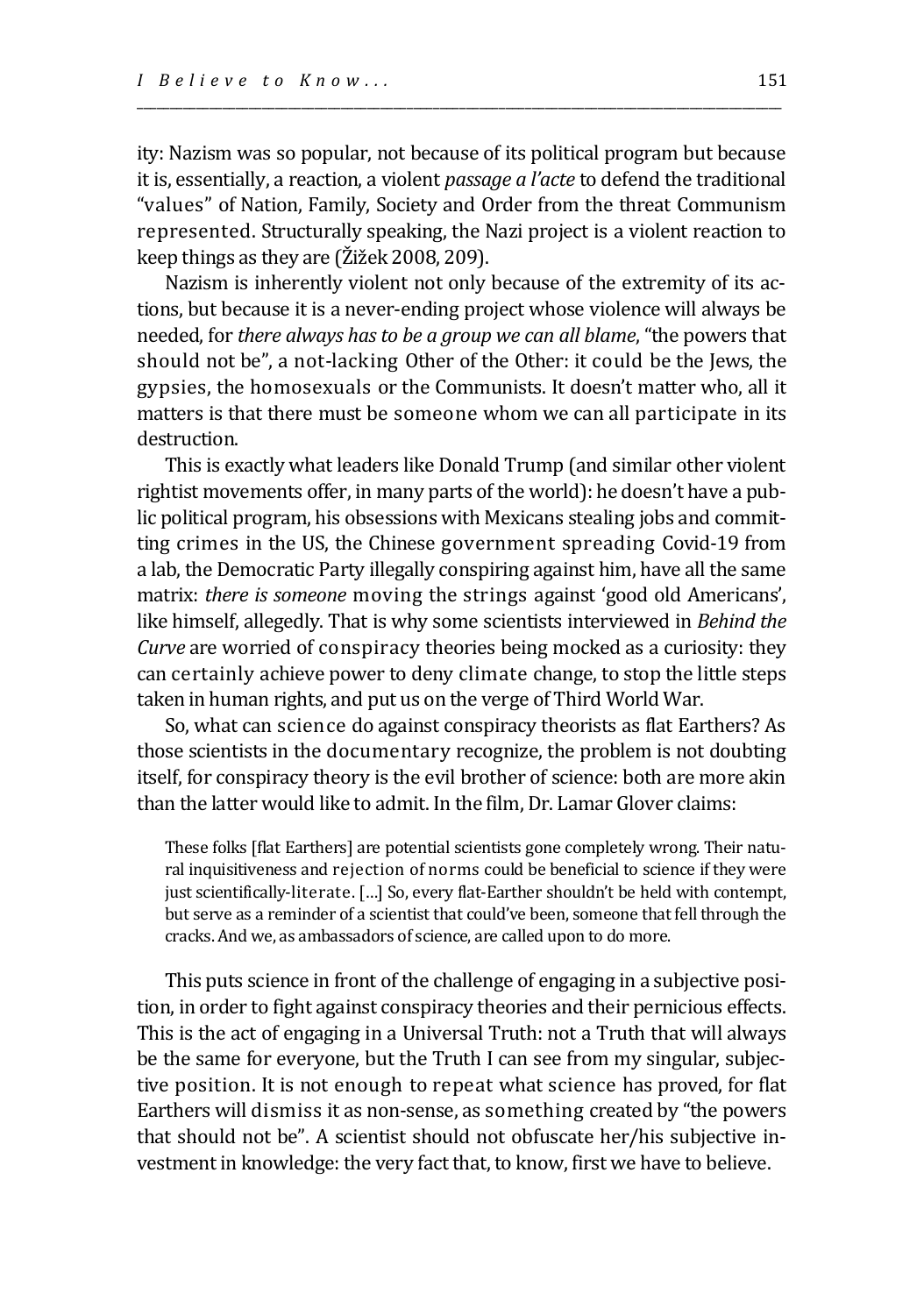### **To Believe Before Seeing**

In the ancient astronauts' conspiracy theory, advocates believe aliens visited ancient civilizations in our planet (Egyptians, Mayans, Aztecs, Greeks) and inherited advanced knowledge which made possible the splendor we know today they lived. The TV series *Ancient Aliens* (produced by Prometheus Entertainment, 2009) is famous for promoting such theory with a strange logic: since archeologists cannot prove that aliens *did not* visit Earth, then we must accept the ancient astronauts' theory as equally valid to explain "problematic evidence"9. The issue, as with flat-Earthers, is not the idea that ancient civilizations were visited by aliens (who could *prove that wrong*?); the problem is that they believe the evidence they present is only seen as problematic because we haven't considered the ancient astronaut's theory, not because our current theories have flaws.

\_\_\_\_\_\_\_\_\_\_\_\_\_\_\_\_\_\_\_\_\_\_\_\_\_\_\_\_\_\_\_\_\_\_\_\_\_\_\_\_\_\_\_\_\_\_\_\_\_\_\_\_\_\_\_\_\_\_\_\_\_\_\_\_\_\_\_\_\_\_\_\_\_\_\_\_\_\_\_\_\_\_\_\_\_\_\_\_\_\_\_\_\_\_\_\_\_\_

This shows the different status of evidence for a scientific and a conspiracy theory: in the former, theories are constructed through evidence and premises we can infer from that evidence; in the latter, the evidence is the proof of the theory. In other words, we need to believe in the theory *before* we can see the evidence as evidence.

I characterized science as a knowledge based on a disavowed belief. Conspiracy theories can be characterized as *a knowledge based on an avowed belief*. Thus, the difference is not between "true" knowledge of science vs. "wrong" knowledge of conspiracy theories, but on declaring or not declaring the subjective position. When Dr. Glover says that, as scientists, they are "called upon to do more", he is referring to be more subjectively invested, to adopt a subjective position of responsibility to science and the public, to abandon this idea of a scientist locked down in a laboratory looking 'objectively' at the experiments.

This subjective investment is the point upon which psychoanalysis can do more for scientific discourse. Psychoanalysis can inform science of its stubborn attachment to deny its disavowed belief, fundamental for science to exist.

In science, I can look at another theory and recognize it as better fit to explain certain phenomena, since I can look at things 'objectively'. That is not possible for a community of a Universal Truth, where transference is not denied, and Truth is understood only from a Singular perspective (a symbolic faith is assumed, as the above-mentioned quote by Žižek stated). I cannot see the proof that God exists and then start to believe in God: proofs of

<sup>9</sup> Problematic, of course, for the standards of the conspiracy theorist.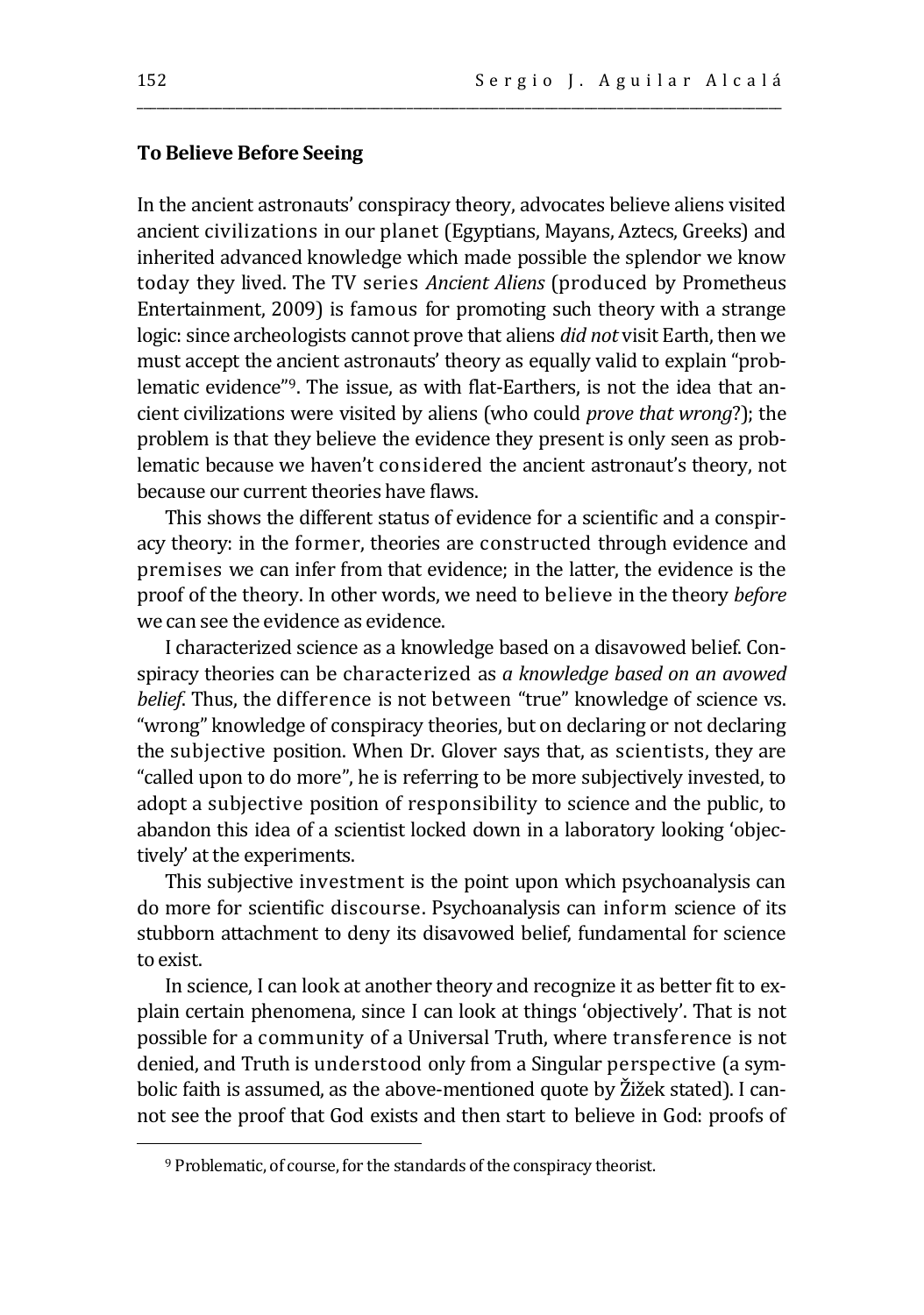God's existence are only such *because* I believe in God. I can't see society's problems objectively, and then choose a political affiliation: society's problems crystalize as such *because* I have a political affiliation. I cannot see artistic movements as decadent and then proclaim a new movement for this *zeitgeist*: I can only see the decadence of an artistic tendency *because* I already ascribe a specific movement. This is the Žižekian parallax view of pure difference: <sup>10</sup> the difference is not first objectively drawn, and then we choose sides, but *we can only see the difference when we are already engaged in one of the positions opened before us*.

\_\_\_\_\_\_\_\_\_\_\_\_\_\_\_\_\_\_\_\_\_\_\_\_\_\_\_\_\_\_\_\_\_\_\_\_\_\_\_\_\_\_\_\_\_\_\_\_\_\_\_\_\_\_\_\_\_\_\_\_\_\_\_\_\_\_\_\_\_\_\_\_\_\_\_\_\_\_\_\_\_\_\_\_\_\_\_\_\_\_\_\_\_\_\_\_\_\_

The subjective investment in knowledge is, in plain terms, to leave behind the idea that there is knowledge beyond our subjectivity: there is no knowledge that has not *passed through* subjectivity, which is not the same as saying that there is no objective knowledge. Even an anti-psychoanalysis advocate like Noël Carroll would agree in that. <sup>11</sup> We confront again the difference between a knowledge and a belief: when we have knowledge of something, we try to obscure our belief, we suppress our subjective investment in this knowledge (that is why science is a disavowed belief); on the contrary, authentic belief is *to know in belief*: we not only know, but we believe.

#### **Conclusions: The Real of Images**

Through the documentaries discussed in this paper, we can see two positions regarding the way we must interact with the world: 1) for flat-Earthers, the representation of an object fools us, we must trust our senses, what is in front of us, since "a picture can say a thousand words" (this is *connaisance*, an Imaginary knowledge); 2) for science, the representation of an object enables us to grasp a dimension of the object that is beyond our perception, a dimension we cannot see but we can think about (this is *savoir*, a Symbolic knowledge).

In our contemporary landscape, we can discern two antagonistic positions as well: on one hand, the scientific positivist approach that erects the Discourse of Science to a proto-religion, the one we see in cognitivism and

<sup>10</sup> See Žižek 2012, 612-613.

<sup>11</sup> Remember his discussion about objectivity in documentaries: "It is objective because it can be intersubjectively evaluated against standards of argument and evidence shared by practitioners of a specific arena of discourse" (Carroll 1996, p. 231). Isn't this what Lacan (2006a, 744) meant when he stated that, in science, knowledge is communicated, i.e., science is knowledge beyond subjective positions?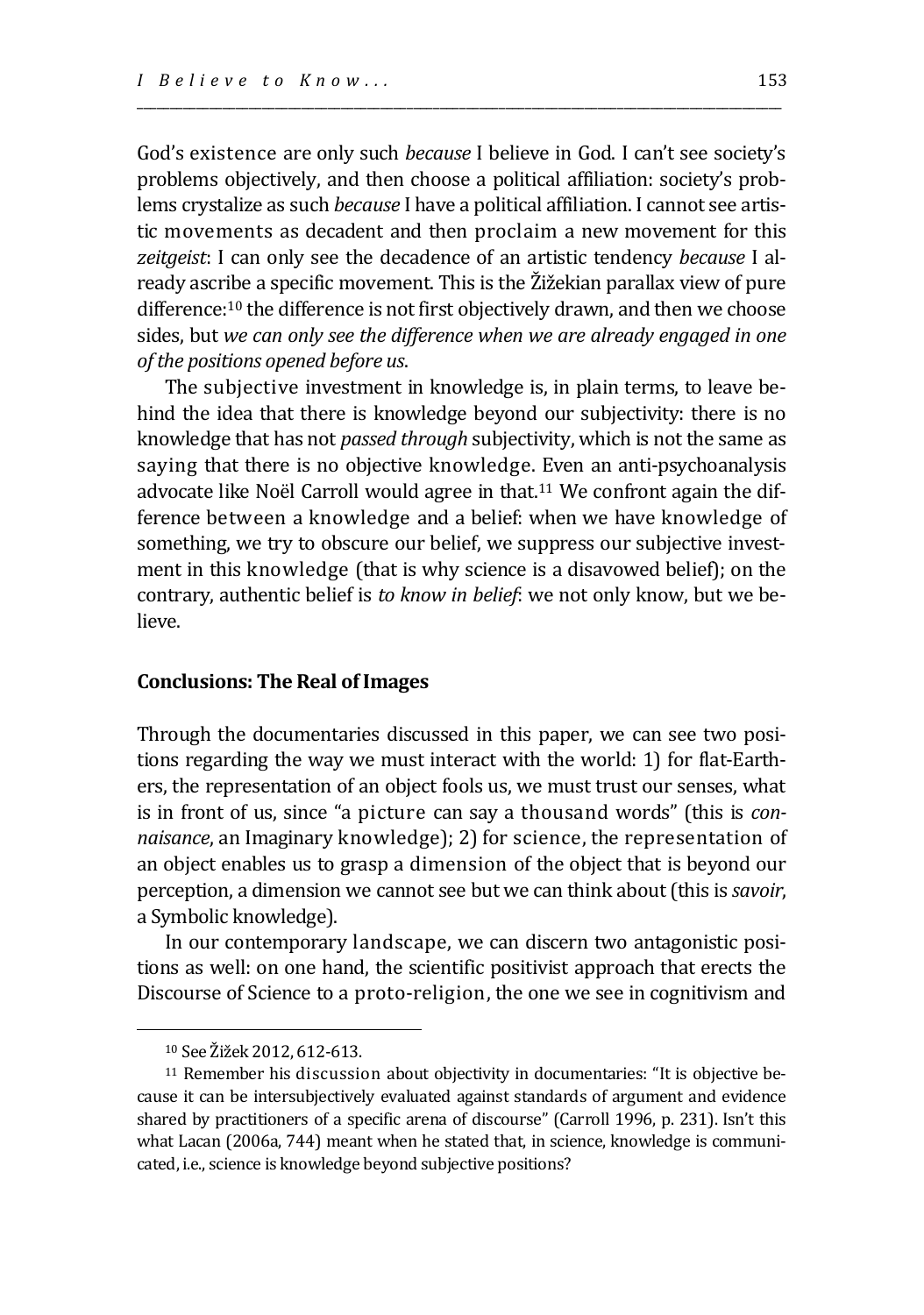neurosciences informing our education policies, health measurements and even publicity ('neuromaketing', 'data-driven' businesses) <sup>12</sup>; on the other hand, a pseudo-liberal postmodern attitude of 'no Final Truths', 'there are many truths', and so on, found among some activism of identity politics enchanted by 'alternative truths', up to the point of having Nazi hippies these days (see Evans, 2020).

\_\_\_\_\_\_\_\_\_\_\_\_\_\_\_\_\_\_\_\_\_\_\_\_\_\_\_\_\_\_\_\_\_\_\_\_\_\_\_\_\_\_\_\_\_\_\_\_\_\_\_\_\_\_\_\_\_\_\_\_\_\_\_\_\_\_\_\_\_\_\_\_\_\_\_\_\_\_\_\_\_\_\_\_\_\_\_\_\_\_\_\_\_\_\_\_\_\_

Against these two positions, perhaps we should risk the idea of talking again about an ethics of Universal Truths that are only discernible from a Singular point of view. This is what documentaries, at their best, can do.

The cliché that documentary and fiction boundaries 'are confused' in today's cinematic landscape is playing the liberal game of 'all stories are valid'. We should utterly deny this position: not all stories are equally valid, and documentary is still a category we use because it is a film that fights to take the place of Truth. We cannot contend the existence of documentary cinema if a documentary is "just" exposing a story, without pointing towards the place of Truth (at least to question it, to show how arbitrarily it is created).

A documentary is not a documentary because it makes true statements, but we take their statements as true because it is a documentary, because we recognize documentaries as films about the Truth, films that say something about Truth: "A documentary that makes assertions about the actual world is no less a documentary if some (or all) of the assertions are false" (Plantinga 1996, 321). Distinctions between fiction and documentary do not depend on the nature of the images, but "on a kind of social contract, an implicit, unspoken agreement between the text's producer(s) and the discursive community to view the film as nonfiction" (Plantinga 2010, 40).

It is curious to think of Plantinga as a Post-Theory writer<sup>13</sup>, even though his position is very similar to that of Lacan's understanding of discursivity: "Through the instrument of language a number of stable relations are established, inside which something that is much larger and goes much further than actual utterances [*énonciations*] can, of course, be inscribed" (Lacan 2007, 13).

Therefore, for Lacan, discourse is not a speech that says *something*, but a *relation* established between those who speak. This is what Plantinga is referring to: even if everything a documentary says is false, it is nonetheless a film *about the truth*. A documentary establishes a discursive relation between itself and the viewer that is profoundly different from fiction: in contrast to them, documentaries are struggling to occupy the place of the Truth, no matter if they don't present the "true reality".

<sup>&</sup>lt;sup>12</sup> See the important critique from Jan De Vos (2020) to such stance.

<sup>13</sup> Again, refer to Bordwell & Carroll 1996.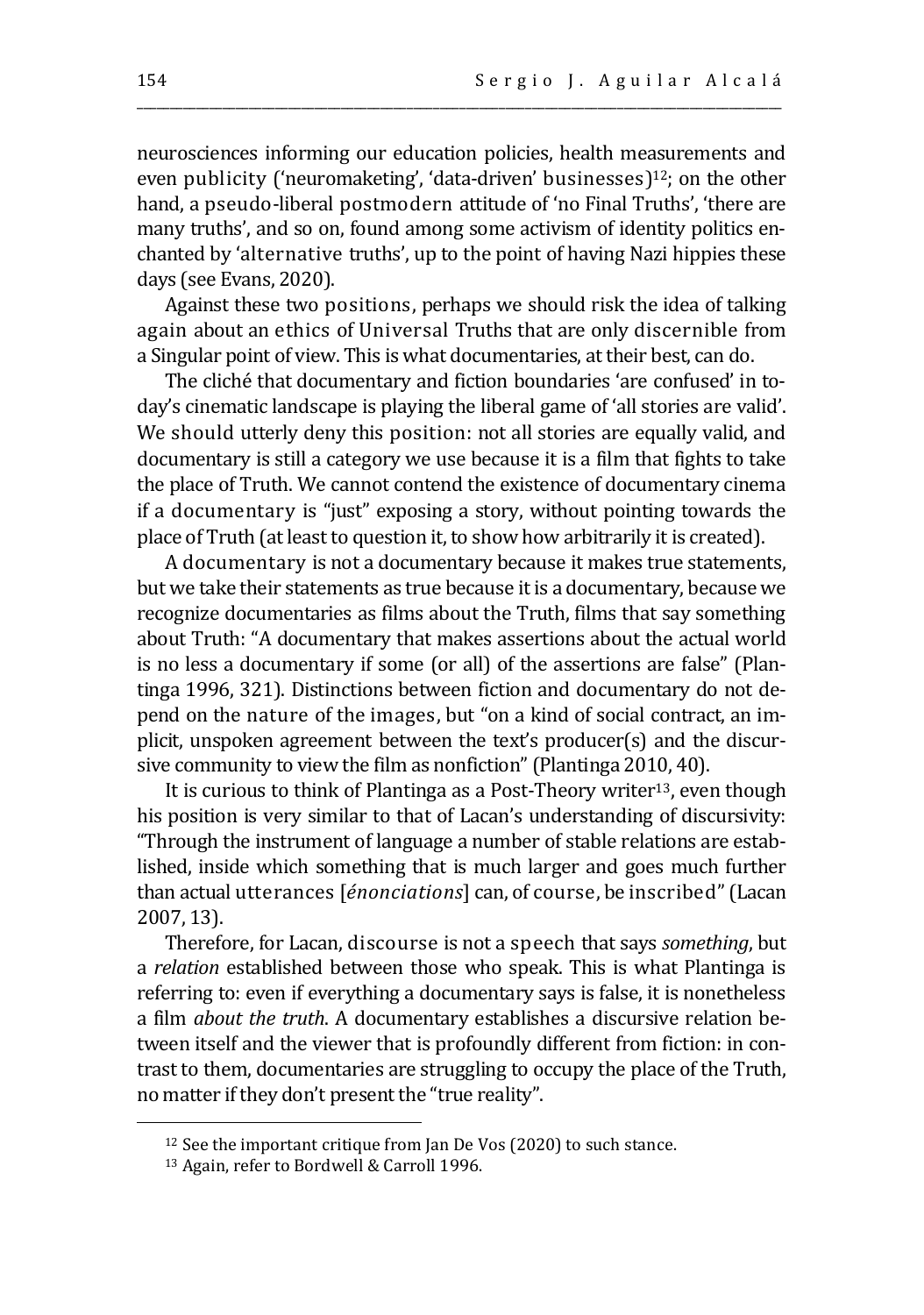A psychoanalytic reading of documentary cinema is not looking for images of the real. We can only discern the "real reality" when we have an interested view: the subjective position of Truth that enunciates it. Perhaps a documentary theory that includes psychoanalysis will instead look for the Real of images, the *vérité* of the images in audiovisual discourse. A Lacanian theory of documentary is not looking for the inapprehensible Real beyond the Symbolic cinematic language, the Real that we cannot show with our camera, but it is looking for the Real we grasped *because* we are shooting with our camera, the gaze that conformed the image recorded in the camera. This Real, the distortion caused in reality because of the very fact of enunciating it, is the *vérité* of a subject that cannot be integrated in any knowledge, the subject who believes to know.

\_\_\_\_\_\_\_\_\_\_\_\_\_\_\_\_\_\_\_\_\_\_\_\_\_\_\_\_\_\_\_\_\_\_\_\_\_\_\_\_\_\_\_\_\_\_\_\_\_\_\_\_\_\_\_\_\_\_\_\_\_\_\_\_\_\_\_\_\_\_\_\_\_\_\_\_\_\_\_\_\_\_\_\_\_\_\_\_\_\_\_\_\_\_\_\_\_\_

#### Bibliography

- 1. Bordwell David & Carroll Noël (eds.) (1996), *Post-Theory. Reconstructing Film Studies*, Madison: The University of Wisconsin Press.
- 2. Carroll Noël (1996), "From Real to Reel: Entangled in Nonfiction Film", [in:] *Theorizing*  the Movie Image, New York: Cambridge University Press, pp. 224-252.
- 3. De Vos Jan (2020), *The Digitalisation of (Inter)Subjectivity. A Psi-critique of the Digital Death Drive*, New York: Routledge.
- 4. Evans Jules (2020). "Nazi Hippies: When the New Age and Far Right Overlap", [online] https://gen.medium.com/nazi-hippies-when-the-new-age-and-far-right-overlap-d1a 6ddcd7be4 [accessed: 3 November 2021].
- 5. Lacan Jacques (1961), *Identification. Book IX, trans. Cormac Gallagher from unedited French typescripts*, Unedited.
- 6. Lacan Jacques (2001), *Autres écrits*, Paris: Éditions Du Seuil.
- 7. Lacan Jacques (2006a), *Écrits. The First Complete Edition in English*, trans. Bruce Fink, New York: W.W. Norton and Company.
- 8. Lacan Jacques (2006b), *D'un Autre à l'autre. Livre XVI*, Paris: Éditions Du Seuil.
- 9. Lacan Jacques (2007), *The Other Side of Psychoanalysis. Book XVII*, trans. Russell Grigg, New York: W.W. Norton and Company.
- 10. Nichols Bill (2017), *Introduction to Documentary. Third Edition*, Bloomington: Indiana University Press.
- 11. McGowan Todd (2003), "Looking for the Gaze: Lacanian Film Theory and Its Vicissitudes", *Cinema Journal*, 42, 3, pp. 27-47.
- 12. Noether Emmy and Cavaillès Jean (eds.) (1937), *Briefwechsel Cantor-Dedekind*, Paris: Hermann & Cie. Éditeurs.
- 13. Pereda Carlos (2001), "Teorías de la conspiración", *Artefacto. Revista de la Escuela Lacaniana de Psicoanálisis*, 8, pp. 241-267.
- 14. Plantinga Carl (2010), *Rhetoric and representation in nonfiction film*, Grand Rapids: Chapbook Press.